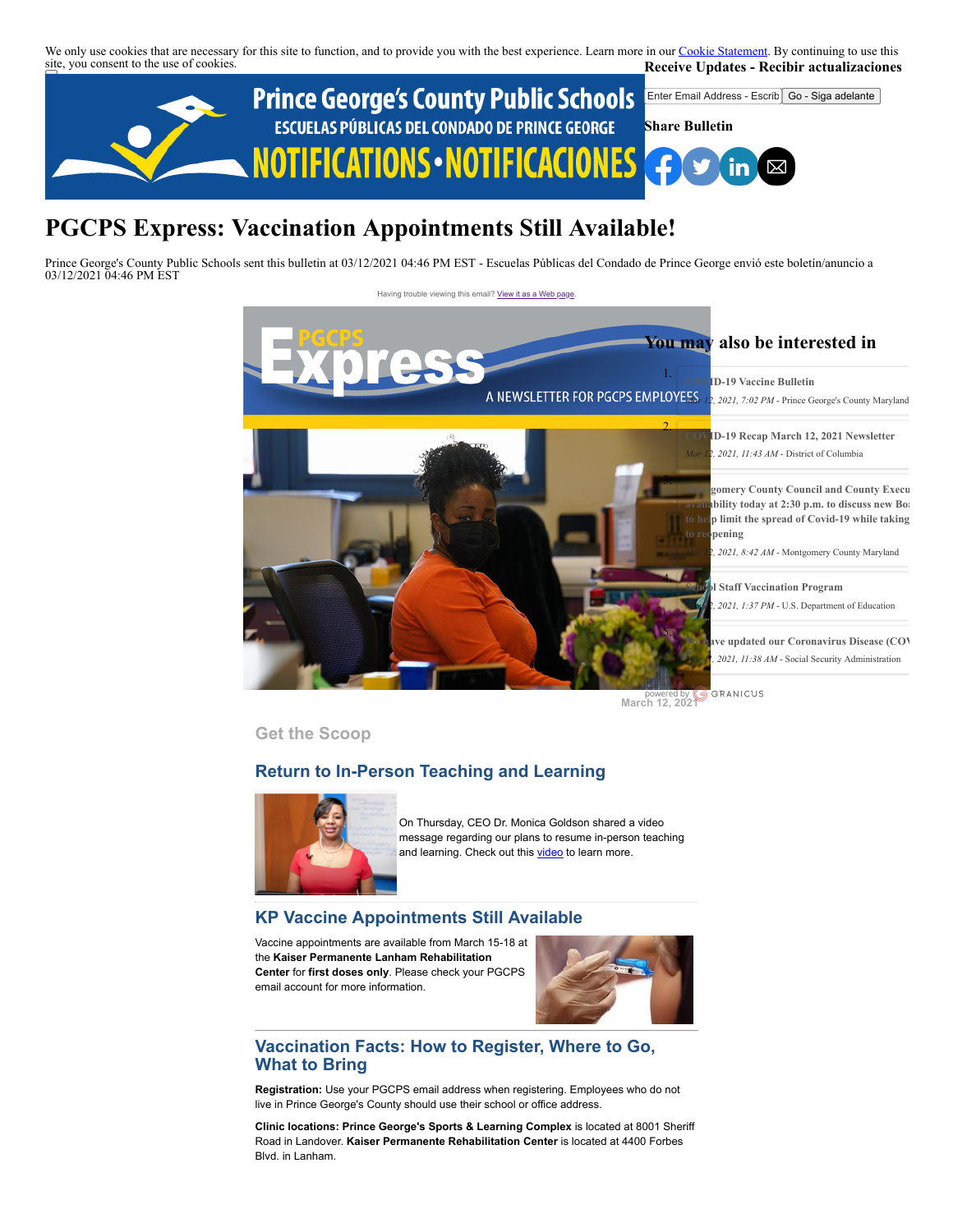**Don't forget:** For Kaiser Permanente appointments, bring your PGCPS photo ID or a pay stub, government-issued identification and your current insurance card.

Check out our Facts of Getting Vaccinated [video](https://www.youtube.com/watch?reload=9&v=Gi0ONgnhDsk&feature=youtu.be) so you know what to expect.

### **Frequently Asked Questions: Employee Vaccinations**

You've got questions? We've got answers! You can find the latest information on the employee vaccination plan on the PGCPS website. For more information, visit [www.pgcps.org/vaccine](https://www.pgcps.org/vaccine).

# **New Federal Directive: COVID-19 Vaccines Must Be Made Available to Education Staff**

The U.S. Department of Health and Human Services has issued a [new directive](http://send.aasa.org/link.cfm?r=_u5_L0OA52VYAoNVzc3ppg~~&pe=vaHJs3obtjtIoeA0cTPt6R_xbmEbnB0MrM9J9HkjI4tY_l5mVGEZETs-Vt_Z8J6za6g9Nh9JYW3AVBpTLAQOwQ~~&t=INSERT_TRACKING_ENCID) that all states immediately make pre-K-12 teachers, school staff and childcare workers eligible for a COVID-19 vaccination. The [Federal Retail Pharmacy Program](http://send.aasa.org/link.cfm?r=_u5_L0OA52VYAoNVzc3ppg~~&pe=m0yEJPOMViasfub-BGz5oN-iW00rxfJ2oBh5aoS9ePme-a8pHeAvuPjtvk89X__qWhCY4bH1akhHJoM8Nhch6g~~&t=INSERT_TRACKING_ENCID) is prioritizing these vaccinations this month. [Read more](https://contentsharing.net/actions/email_web_version.cfm?ep=0tInWiV5L_clmVfHG0RNWdiDfJ03sQg8pnGsik-pcEsRNih3VrQKDH0JBEZi2xhZC2RgKzWNx_3nI3p5PIVjdGdubrEYOLq1aPDuLbMi39gx89IRsrkeW0r6FUXpXmH8).

# **#PGCPS Proud: In the Spotlight**

## **#PGCPSProud**

**PGCPS Alumni Featured in** *Coming 2 America*



Northwestern High School alum **Jermaine Fowler** is starring as Eddie Murphy's son in the new *Coming 2 America* movie, which also features Charles H. Flowers High School alum **Alannah Wilhite** (dancer) and Eleanor Roosevelt High School alum **Aaron Carstello Clark** (harpist). Fowler surprised Northwestern teacher Andre

Lee in a recent FOX5 segment

### **#TeacherTuesday: Sharing Distance Learning Tips**



**Kettering Elementary School first-grade teacher Loni Zietz** knows just what to do to make her students have fun while learning. Each time a student participates in the lesson, she adds a sticker to her face. If the class reaches the daily goal for participation, they end with a dance party.

### **MSDE Gifted and Talented Awards**

[Kenmoor Middle School](https://drive.google.com/file/d/1rew89GFXAP7rf19rCOIogoLOokk8-8UZ/view?usp=sharing), [Maya Angelou French Immersion School](https://drive.google.com/file/d/180Ue_C5m8e9CBQIvcxAaK2ZAzXmy5W9L/view?ts=602d392f), [Tulip Grove Elementary](https://drive.google.com/file/d/1WXsEbI-0UlIy92OiyQK4K6zXL_TyaGXi/view) and University Park Elementary along with more than 40 teachers, administrators coordinators and students were honored at the Maryland Excellence in Gifted and Talented Education (EGATE) virtual awards!

### **Looking for Distance Learning Pros!**

Do you have advice on making the most of the distance learning experience with students? We are highlighting **distance learning stars** to discuss or demonstrate best practices for teachers and/or families on PGCPS social media for #TeacherTuesday. Videos should be no longer than one minute. Send submissions to [communications@pgcps.org](mailto:communications@pgcps.org).

**Nominate a colleague** who makes you #PGCPSProud by sending their name, office/school, photo and a brief description (100 words or less) to [communications@pgcps.org](mailto:communications@pgcps.org). Submissions may be edited for length, clarity or grammar.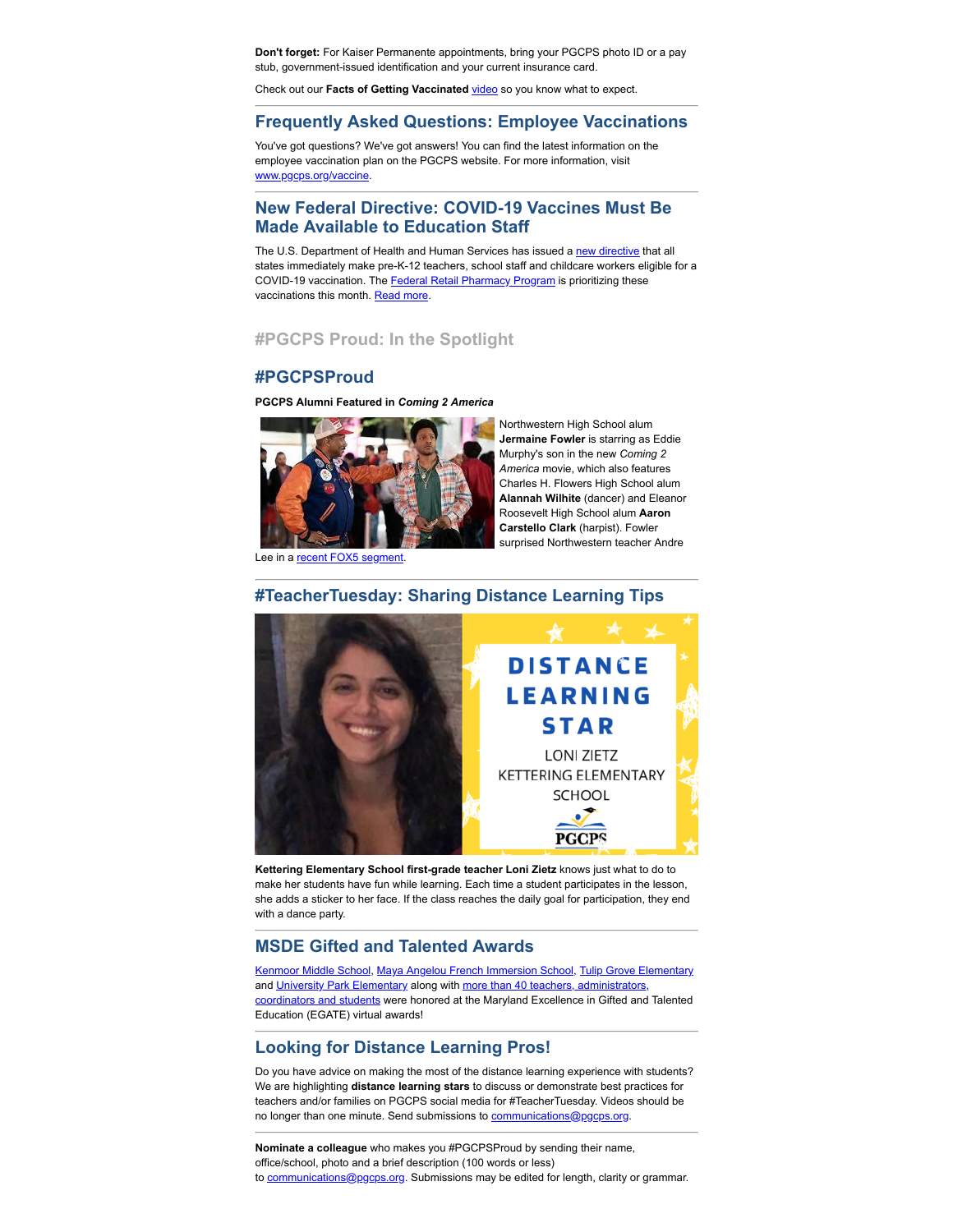# **10K-A-Day Walking Challenge Registration Extended to April 2**



#### **What is 10K-A-Day?**

10K-A-Day is an inspiring 10,000 steps-a-day journey designed to help you move more and have fun as you visit beautiful places along virtual routes.

#### **How Do I Register?**

[Registration](https://pgcps.10kaday.com/#/welcome) is now open through Friday, April 2. Be sure to read through the challenge frequently asked

questions (FAQs) to learn how the challenge works.

If you have questions about the challenge, please use the "Help" tab at the bottom of the challenge web page or contact [wellness.benefits@pgcps.org](mailto:wellness.benefits@pgcps.org).

# **#HealthyPGCPS: March is All About Nutrition**

Wellness 360 will host the webinar, **Truth about Sweeteners, Sugar Replacers and Sodium in** Foods, on Wednesday, March 17. [Registration is required.](https://kponline.webex.com/mw3300/mywebex/default.do?service=7&nomenu=true&main_url=%2Ftc3300%2Ftrainingcenter%2FLoading.do%3Fsiteurl%3Dkponline%26UID%3D-99999999%26RT%3DMiMxMQ%253D%253D%26siteurl%3Dkponline%26apiname%3Dj.php%26MTID%3Dt1006eded23f5935fb17ca5591feb91e0%26FM%3D1%26rnd%3D7557241255%26servicename%3DTC%26ED%3D1147959702%26needFilter%3Dfalse&siteurl=kponline) The webinar will begin at 4 p.m. Visit [Wellness360](https://offices.pgcps.org/Wellness/Cards/Employee-Wellness-Program/) for more information.



**Announcements and Professional Development**

# **Potential Virus on MacBooks**



Please be aware of a potential virus on MacBooks. Some users have reported receiving the above message on their computer screens. If you receive it, please do not follow the command prompts. Following the commands on the screen may result in your computer downloading a virus that could corrupt your machine and compromise your data. Call the HelpDesk at 301-386-1549 or visit **[help.pgcps.org](http://help.pgcps.org/)** for technical assistance.

# **Reminder: SafeSchools Modules**

SafeSchools Employees are encouraged to complete all outstanding **SafeSchools** training modules. **Training** 

# **Attendance Tips and Reminders for Teachers**



#### **Tips and reminders as we continue with distance learning:**

All students (100% virtual or hybrid learners) are expected to participate in live instruction. Lawful absences should be reported by the parent/guardian with a

note/reason.

- Give constant reminders to parents and guardians about student absences.
- Keep parents in the loop. They may not be aware of their child's absences.